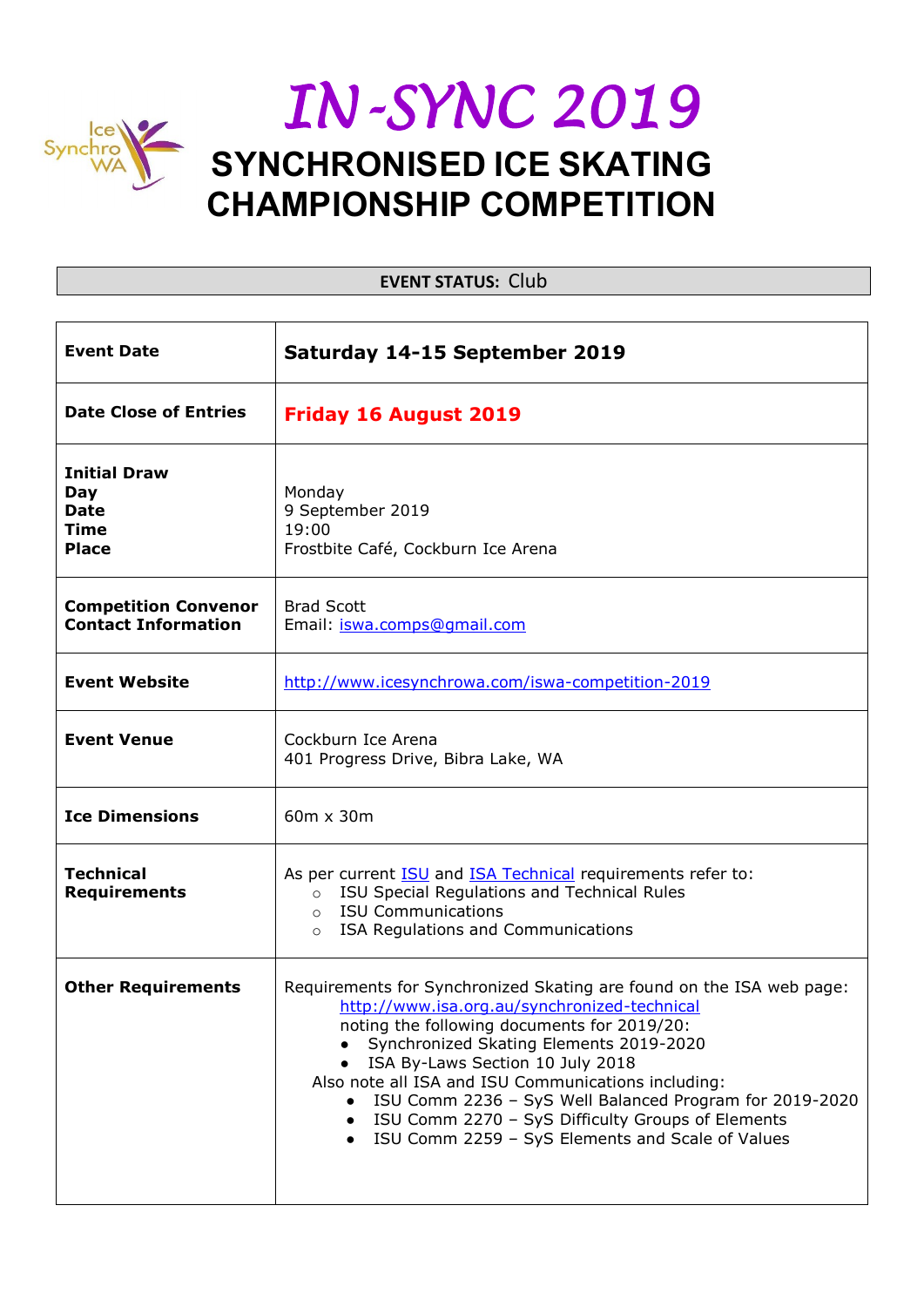

| <b>Results</b>                           | The IJS (ISU Judging System) will be used for all divisions including<br>Basic Novice A and above.                                                                                                                                                                                                                 |  |
|------------------------------------------|--------------------------------------------------------------------------------------------------------------------------------------------------------------------------------------------------------------------------------------------------------------------------------------------------------------------|--|
|                                          | Results displayed or announced will remain provisional until they are<br>certified by the segment and signed by the Referee and Technical<br>Controller on the official result form.                                                                                                                               |  |
|                                          | Final competition results will be determined by the accumulated total of<br>both programs skated. In the event of a tied score, the result of the first<br>program skated will take precedence over the second.                                                                                                    |  |
| <b>Event Officials</b>                   | Judge/s, Technical Controller and/or Technical Specialist and Data<br>Operator/Video Replay Operator for any scheduled events are by<br>invitation.                                                                                                                                                                |  |
| <b>Membership</b><br><b>Requirements</b> | At close of entries, all Australian competitors must be a full financial<br>member of their relevant State Association and an affiliated club.<br>(Inclusive of ISA Insurance Registration either directly or via their state<br>association). The membership must be valid during the full competition<br>period. |  |
|                                          | Overseas entrants must be financial members of an ISU member skating<br>organisation and/or its affiliates, as required by their national<br>organization; the membership must be valid during the full competition<br>period.                                                                                     |  |
| <b>Insurance/Liability</b>               | All members of State Associations are covered under the ISA National<br>Insurance Policy while participating in the event. This policy includes<br>Sport Accident cover.                                                                                                                                           |  |
|                                          | ISA, WAISA or Ice Synchro WA Inc assume no responsibility for other<br>persons in connection with this event.                                                                                                                                                                                                      |  |
|                                          | ISA recommends that any person travelling to an interstate event<br>consider personal travel insurance.                                                                                                                                                                                                            |  |
| <b>Eligibility to Compete</b>            | To be eligible all members of any team entered in this competition must<br>be a current financial member of the Ice Synchro WA club, an affiliated<br>club of WAISA and WAISA itself.                                                                                                                              |  |
|                                          | Teams must meet the requirements for all divisions as listed in the ISA<br>By-Laws Section 10 Synchronized Skating. All teams must also submit a<br>completed SS19-04F-V1 - 2019 Team Entry Form from the ISA website<br>showing no errors or deficiencies.                                                        |  |
|                                          |                                                                                                                                                                                                                                                                                                                    |  |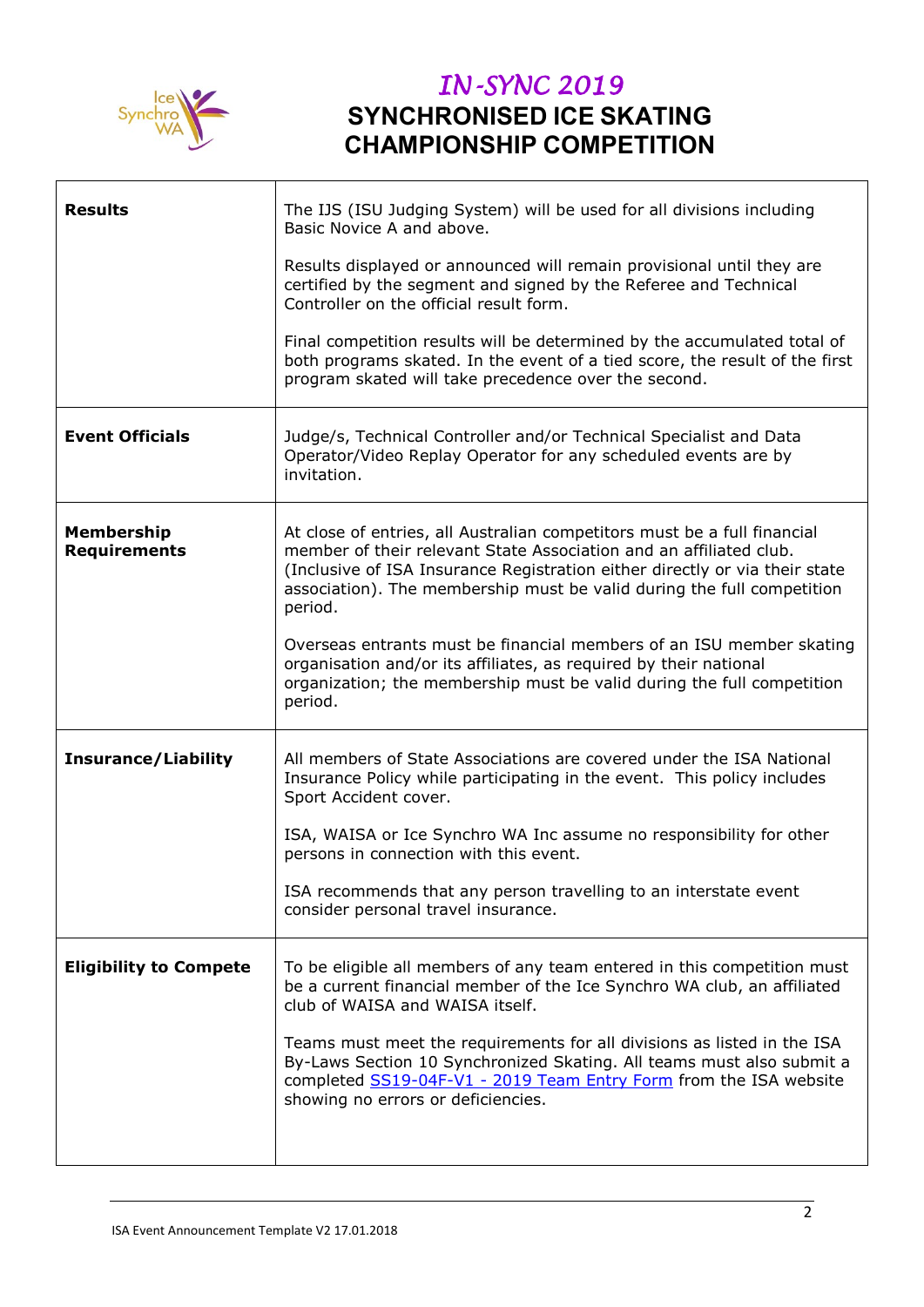

| Unofficial practise sessions will not be offered for this competition. |
|------------------------------------------------------------------------|
|------------------------------------------------------------------------|

| <b>COMPETITION ENTRY DETAILS</b>             |                                                                                                                                                                                                                                                                                                                                                                                                                                                                                                                                                     |
|----------------------------------------------|-----------------------------------------------------------------------------------------------------------------------------------------------------------------------------------------------------------------------------------------------------------------------------------------------------------------------------------------------------------------------------------------------------------------------------------------------------------------------------------------------------------------------------------------------------|
| <b>Entry Process</b>                         | Entries must be submitted by Team Managers via email to the Competition<br>Convenor and include the following:<br>In-Sync 2019 Competition Entry form;<br>ISA 2019 Team Entry Form (SS19-04F-V1); and<br>In-Sync 2019 Prescribed Program Content (PPC) form.<br>Links to these forms will be available via the competition web page.<br>Entries submitted after the closing date may be accepted at the discretion<br>of Competition Convenor and may incur a \$100 late fee per team.<br>No entries will be accepted after the draw has commenced. |
| <b>Conditions for</b><br><b>Online Entry</b> | All Interstate competitors must notify their relevant state association of<br>their entry submission <b>prior</b> to entering.<br>All state associations will be asked to confirm that entrants are full financial<br>members in good standing, of both the state association and an affiliated<br>club. (see details above)                                                                                                                                                                                                                        |
| <b>Payment Process</b>                       | Entry fees are to be collected by Team Managers on behalf of team<br>members and payable to Ice Synchro WA. Team Managers will be advised<br>once entry fees for their nominated team have been received.<br>Payment can be made by either:<br>1. Direct Debit transfer to the following account:<br>BSB: 016 008<br>Account Number: 204945217<br>Account Name: Ice Synchro WA<br>Description: "[Team Name] Comp"; or<br>2. A cheque made out to Ice Synchro WA Inc.                                                                                |
| <b>Entry Conditions</b>                      | Entries will not be considered complete unless the Competition Convenor<br>has received the following:<br>Confirmation of Full Payment for a team's entry by the<br>$\bullet$<br>Treasurer, Ice Synchro WA;<br>Competition entry documents as per Entry Process above;<br>Music File(s) in the required format; and                                                                                                                                                                                                                                 |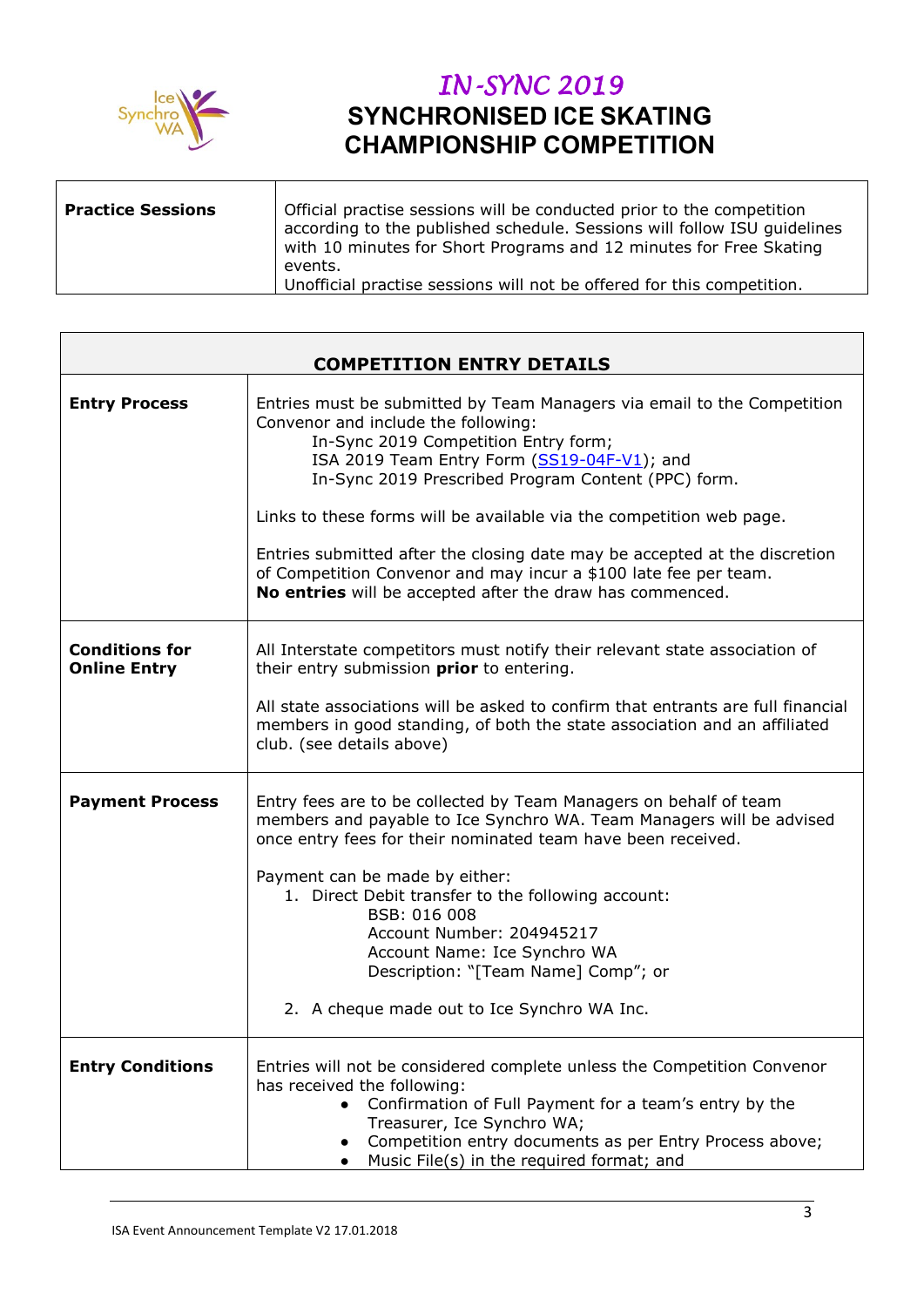

|                    | Planned Program Content Sheet (PPC) for all programs.                                                                                                                                                                                                                                                                                                                                                                                                                                                                                                                                                                                                                                                                                           |
|--------------------|-------------------------------------------------------------------------------------------------------------------------------------------------------------------------------------------------------------------------------------------------------------------------------------------------------------------------------------------------------------------------------------------------------------------------------------------------------------------------------------------------------------------------------------------------------------------------------------------------------------------------------------------------------------------------------------------------------------------------------------------------|
|                    | Late entries will not be accepted after the draw has commenced.                                                                                                                                                                                                                                                                                                                                                                                                                                                                                                                                                                                                                                                                                 |
| <b>Divisions</b>   | Entries will be accepted for teams in the following Synchronized Skating<br>divisions:<br>Basic Novice A and B;<br>Advanced Novice;<br>Mixed Age;<br>Junior;<br>Senior;<br>Adult; and<br><b>Advanced Adult</b><br><b>Note:</b> Basic Novice A & B, Advanced Novice, Mixed Age, Basic Adult<br>and Adult divisions will be required to skate their Free Skate<br>programs two (2) times. The results from both programs will be<br>accumulated for their final competition score. Within each division,<br>the order of the second skate will be determined by the descending<br>result of the first skate.<br>For Junior and Senior divisions, the order of the Free Skate will be<br>determined by the descending result of the Short Program. |
| <b>Withdrawals</b> | Refund of a team's entry will only be provided if submitted prior to the close<br>of entries. An individual's withdrawal is to be managed by the team.<br>There will be no refund of entries after the draw.<br>A charge of up to 20% may be deducted from the refund to cover costs.                                                                                                                                                                                                                                                                                                                                                                                                                                                           |
| <b>Music</b>       | Music will be played from a playlist and must be provided as follows:<br>Of excellent quality in MP3 format uploaded to the following Google<br>Drive location: <b>ISWA Upload 2019</b><br>Each program must be provided as a separate file according to the<br>following name format:<br><division>_<team>_<sp fs="" or="">_<length (mm-ss)="">.mp3<br/>Team Managers are required to have an additional copy of the<br/>team's music on USB based storage media at the competition.<br/>* Please refer to document:<br/>ISA Music Provision Protocol V1 February 2017Online / direct to LOC / via<br/>entrant's State Association: ISA Music Protocol</length></sp></team></division>                                                         |
| <b>PPC</b>         | PPC forms are to be submitted with a team's competition entry by close of<br>entries. Amendments may be accepted up to and until the draw date.                                                                                                                                                                                                                                                                                                                                                                                                                                                                                                                                                                                                 |
| <b>Schedule</b>    | A schedule of events will be provided following the close of entries and will<br>be distributed to team managers and officials. A copy of the schedule will be                                                                                                                                                                                                                                                                                                                                                                                                                                                                                                                                                                                  |